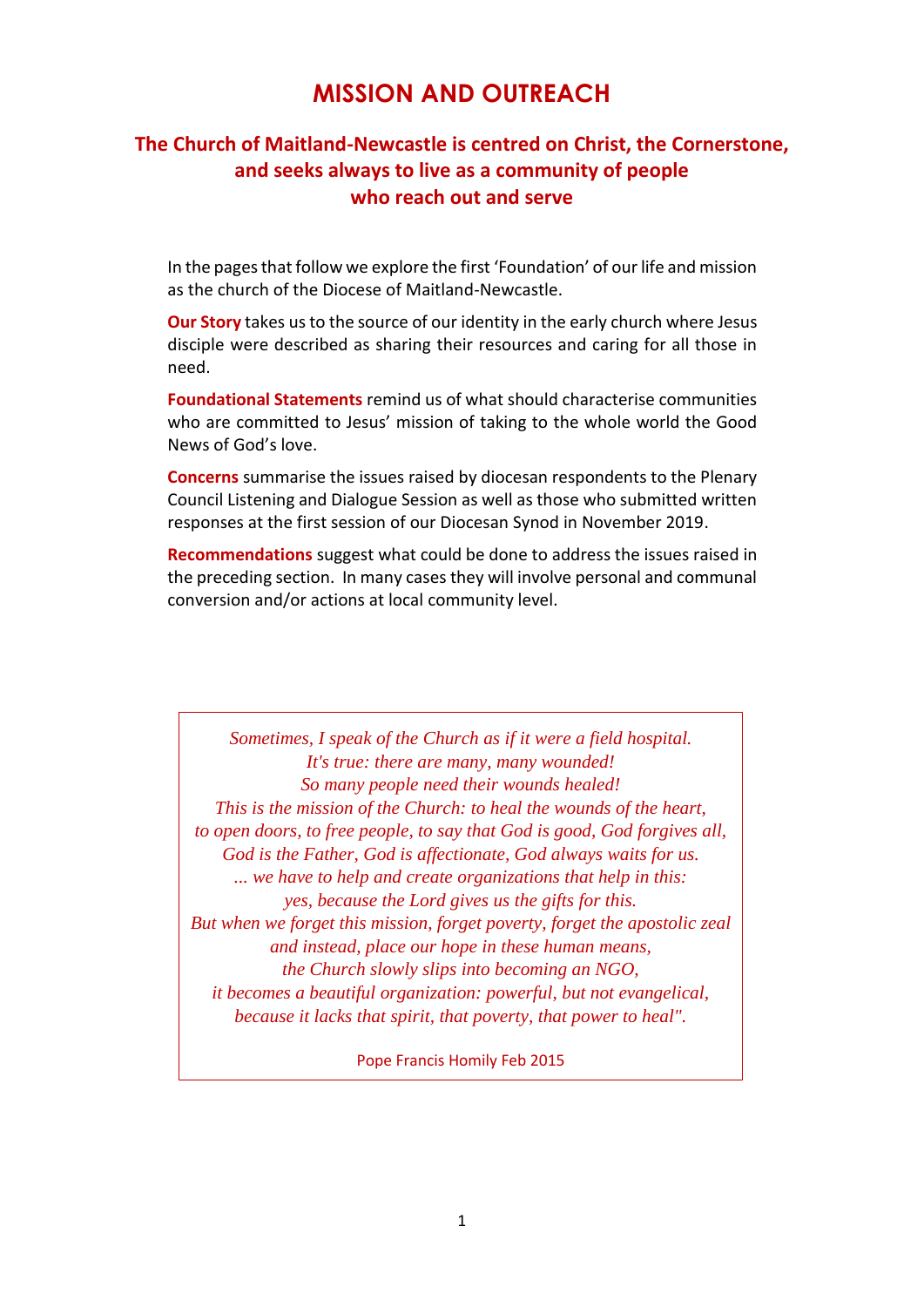# **OUR STORY**

At Pentecost the Holy Spirit thrust the apostles out of a small room. They evangelised, proclaiming Christ's death and resurrection, bringing many to discipleship in the new-born Christian community.

They kept on testifying to the resurrection of the Lord Jesus with great power, with the result that 'the numbers of men and women who came to believe in the Lord increased steadily.'

One of their first acts addressed a scandal within. Certain widows were neglected and starving. The infant community reached out to them, appointing seven 'deacons' to care for their needs

Two of the seven are reported immediately on mission, unable to be constrained to table service. They boldly and effectively declared the message near and far. Philip, 'proclaimed the Good News in every town as far as Caesarea'. 'The word of God continued to spread and to gain followers.'

Peter, compelled by the Holy Spirit, preached to pagans — the Roman centurion, Cornelius, and his household — and had them baptised in the name of Jesus Christ.

Paul, tireless apostle to the gentiles, dominated the mission of the early church. 'Woe to me if I do not tell the good news' he would say. 'The love of Christ compels me.' His missionary outreach extended to Rome. The commission to make disciples of all the nations was symbolically fulfilled.

God's mission of love was embodied in his Son. Jesus' mission to all is embodied in his Church.

The coming of Christ's church to the first-nation people of the Hunter and the Manning two hundred years ago was not the good news Christ would have it be. Dispossession and dehumanising was the norm. Little effort was made to evangelise or reach out in a humane or Christian way.

With the passing of time outreach in charity and justice has been the prominent face of mission. It found expression in the corporal works of mercy, in educating the poor and caring for the sick and suffering. It was an evangelisation based on actions speaking louder than words.

Today our diocese evangelises through the good works of the St Vincent de Paul Society; through outreach to the needy by CatholicCare; through care of the sick, the elderly, the dying, in hospitals, nursing homes and hospice. It evangelises through chaplaincies to seafarers and prisoners.

Perhaps most effective is the evangelisation by those who live their faith attractively in everyday encounters and dare to personally accompany seekers on their journey. Good listening, along with words and deeds of understanding, acceptance and affirmation, are Good News to those in need.

Evangelisation is a work of attraction. It draws people to Jesus the way he did — by compelling personal integrity and caring manner, by a vision of wholeness matching the longings of the heart. Joyful and grateful disciples, we can bring others to Jesus in the embrace of his community.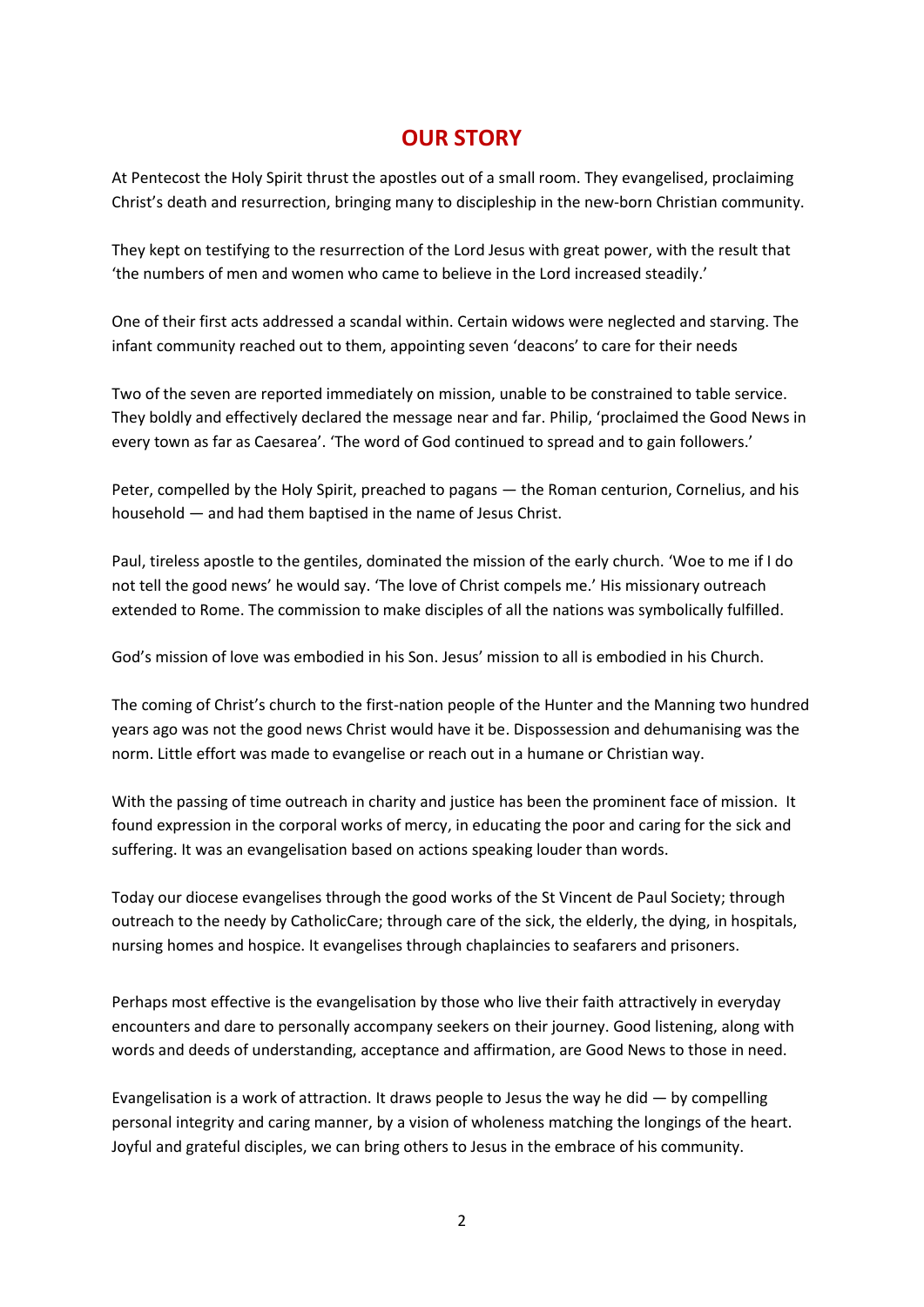# **FOUNDATIONAL STATEMENTS**

## **We regard every individual as having equal dignity and worth and because we believe that the Spirit is at work throughout the world, we respect those whose beliefs differ from our own.**

If I encounter a person sleeping outdoors on a cold night, I can view him or her as an annoyance...a problem for politicians to sort out, or even a piece of refuse cluttering a public space. Or I can respond with faith and charity, and see in this person a human being with a dignity identical to my own ... an image of God. (Pope Francis *Rejoice and Be Glad* 98).

Christ has no body now on earth but yours; no hands but yours; no feet but yours. Yours are the eyes through which the compassion of Christ must look out on the world. Yours are the feet with which he is to go about doing good. Yours are the hands with which he is to bless his people. (St Teresa of Avila 1515-1582).

### **We acknowledge and seek to be enriched by the history and wisdom of Indigenous peoples while acknowledging that reconciliation for past injustices remains a goal rather than an achievement.**

The Church in Australia will not be fully the Church that Jesus wants her to be until you have made your contribution to her life and until that contribution has been joyfully received by others. (Pope John Paul II speaking to Aboriginal people in 1986 NT).

To achieve an authentic Catholic Church in Australia, the gifts of perseverance, culture and spirituality of First Nations Catholics should be fully embraced. This goal can be achieved through education, participation in decision-making and a comprehensive commitment to fostering mutual respect between First Nations and non-Indigenous Catholics. (*The Light from the Southern Cross* p 74 )

#### **Because we believe that the Spirit is at work throughout the world, we respect those whose beliefs differ from our own, and seek to deepen our bonds with them.**

The pluralism and the diversity of religions, colour, sex, race and language are willed by God in his wisdom, through which he created human beings. (From a document on human fraternity signed by Pope Francis and Sheikh Ahmad el-Tayeb).

The strength of what unites all of us as Christians is supremely important. We can be so attentive to what divides us that at times we no longer appreciate or value what unites us. (Pope Francis, *Beloved Amazon* 108).

## **We acknowledge all we have and enjoy as gifts from God and accept the responsibility to care for, nurture and share those gifts.**

Given the state of our planet, given the climate change we already experience, given the devastating loss of species, given the terrible burden of ecological disaster on the poorest people of earth, I think Pope Francis's *Laudato Si'* may well be the most important church document of the twenty-first century. (Denis Edwards*, Deep Incarnation: God's Redemptive Suffering with Creatures*, 2019, p 128).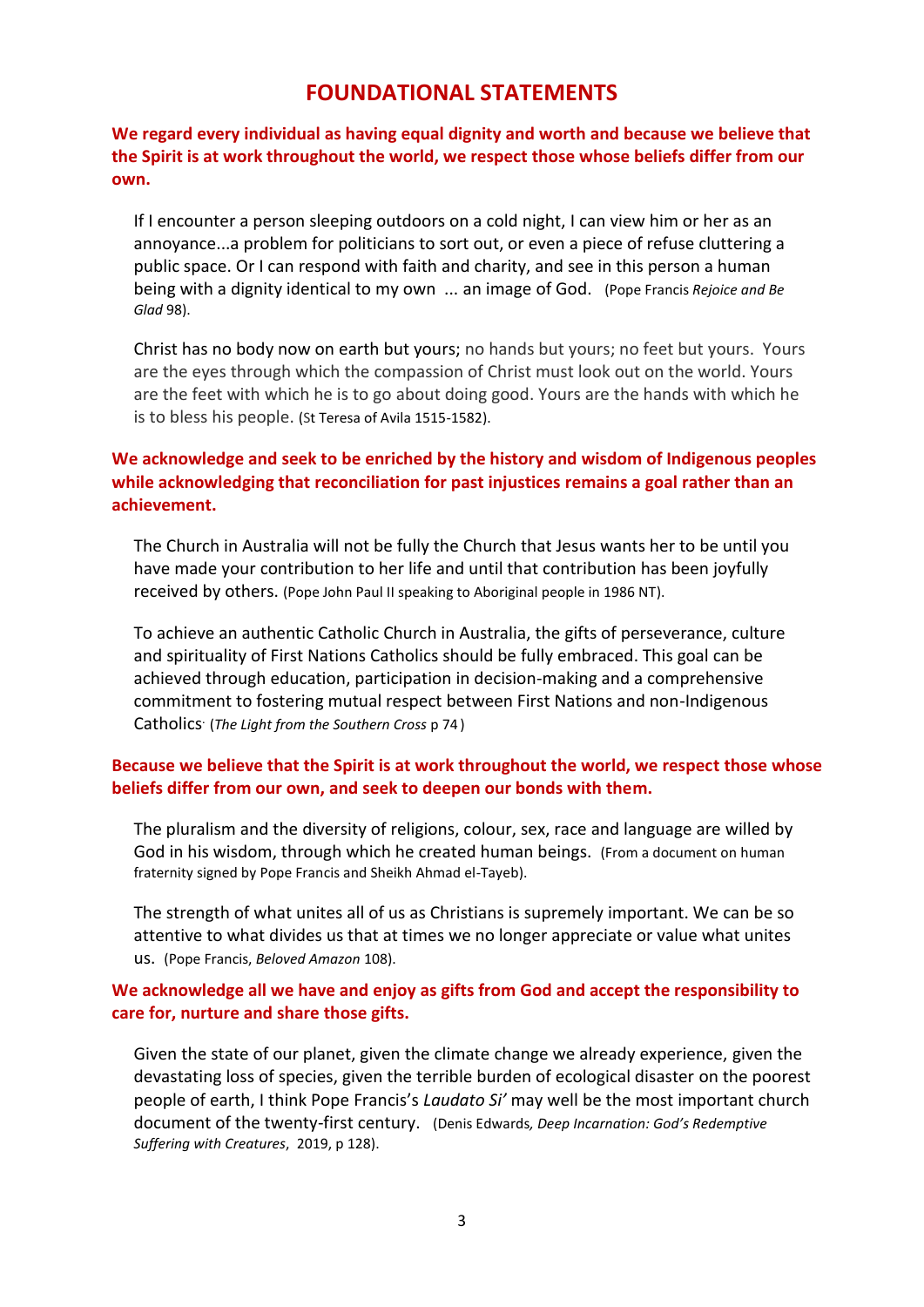# **CONCERNS AND RECOMMENDATIONS**

# **1. INTRODUCTION: PUTTING GOSPEL VALUES IN ACTION**

#### **What we heard:**

- *Need to reduce margins between rich and poor*
- *..to care for Creation*
- *..to defend religious freedom*
- *..to defend the right to life*
- *..to fight for human rights*
- *..to live in peace and harmony*

#### **What we recommend:**

- **MO 1.1 That evangelisation be given priority through setting a vision and broad strategy within our diocese, appropriately resourced with funds and personnel.**
- **MO 1.2 That any missionary or outreach activity be grounded in a personal encounter with Jesus Christ and the desire to build genuine relationships within our communities.**

# **2. SOCIAL ISSUES**

## **What we heard:**

- *Need for a unified voice at diocesan and parish level in engaging with social issues*
- *Look at ways of raising awareness about significant social issues*
- *for solidarity and sharing with the poor, the disadvantaged, the hurt, the needy*
- *for collaboration at the local level with other social justice minded groups*
- *for concern for volunteers: caring for them, acknowledging and affirming their work*
- *for rural Australians suffering bushfires, droughts, isolation, and mental health issues*
- *for same-sex-attracted persons and the end of discrimination of LGBTIQ people*

#### **What we recommend:**

- **MO 2.1 That in the spirit of the vision of** *Many Parts One Body One Mission* **we explore how we can create localised collaborative hubs that would provide a holistic caring response to social needs.**
- **MO 2.2 That national and diocesan structures research and advocate on matters of social justice, working in dialogue with others across society as well as with all parts of the Church.**

#### **Re CARE OF CREATION**

- **MO 2.3 That our diocesan community recognises the importance of integral ecology and ecological conversion articulated in Laudato Si and other Catholic Social Teaching.**
- **MO 2.4 That across the diocese we connect with the diverse community environmental groups and participate in activities supporting education, research, and advocacy around the environment.**
- **MO 2.5 That the diocese reviews our environmental footprint and impact with a view to educating, reporting, improving, leading, and modelling.**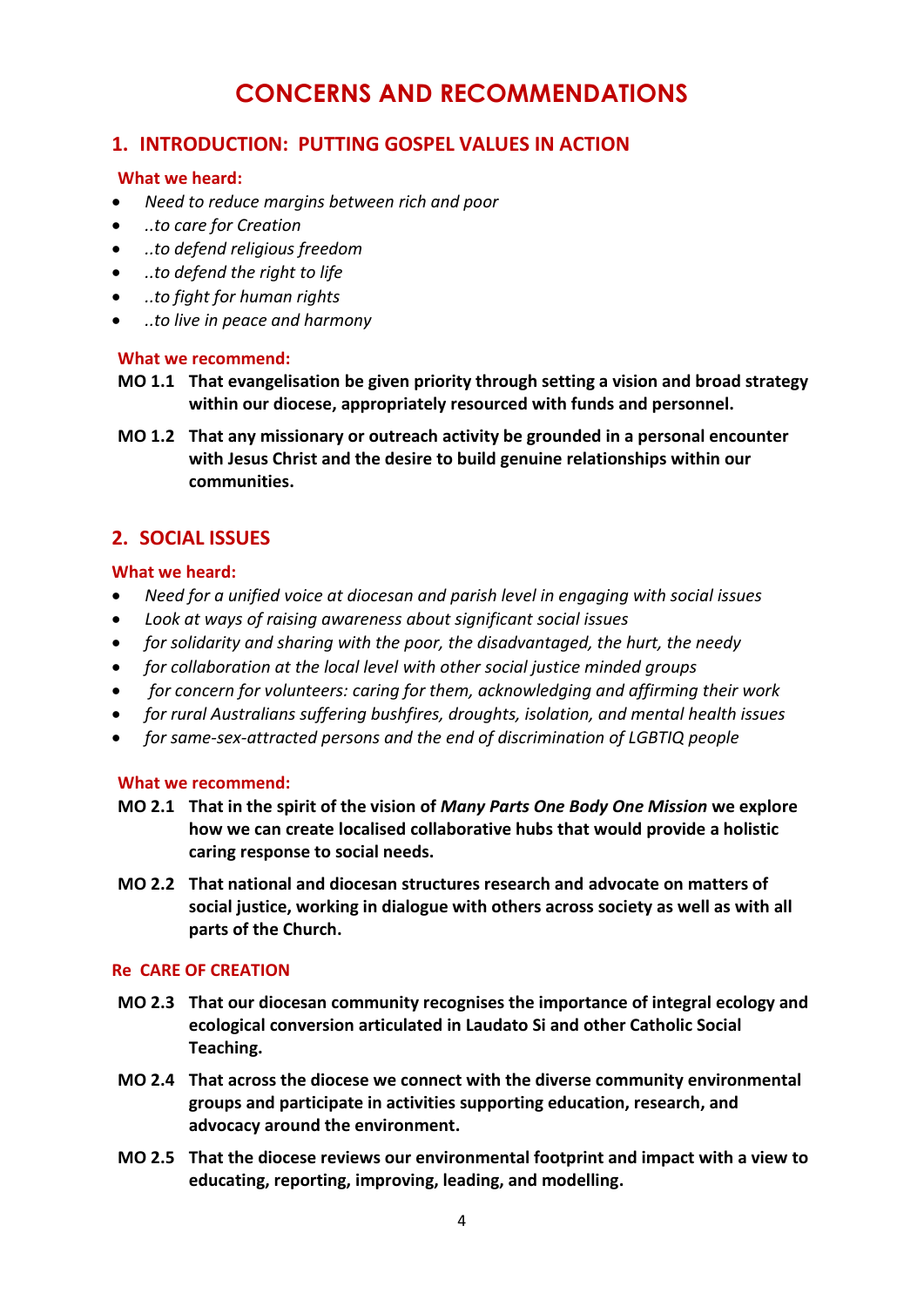# **3. COMMUNITY OUTREACH**

## **What we heard:**

- *Need to be united as a Diocesan community in practical achievable ways to communicate solidarity and practical ongoing support for the needy*
- *to reach out to all the baptised, to families, parents of children in Catholic schools, the disconnected (for whatever reason)*
- *... to youth; providing more youth facilities; more youth programs*
- *... to teachers in Catholic schools to support them in their ministry*
- *... to volunteers, caring for them, acknowledging and affirming their work*
- *... to rural Australians suffering bushfires, droughts, isolation, mental health issues*
- *... to same-sex-attracted persons; end discrimination of LGBTIQ people*
- *... to our Aboriginal and Torres Strait Islander Australians*
- *... to Interfaith and other Christian groups*
- *... to the wider community and so be a more visible presence in communities especially at local level*

#### **What we recommend:**

#### **Re OUR ABORIGINAL AND TORRES STRAIT ISLANDER PEOPLE**

- **MO 3.1 That our diocese listen to and embrace the spiritual, ecological and cultural wisdom of Aboriginal and Torres Strait Islander people as important for the health of our diocese.**
- **MO 3.2 That the diocese, in consultation and partnership with Aboriginal and Torres Strait Islander Catholic Ministry and the wider community, commit to developing tangible mechanisms to embed their rich culture and spirituality in the life of the Church.**

#### **Re THOSE OF OTHER CULTURES**

- **MO 3.3 That the diocese acknowledge, welcome, support and embrace the various cultural groups which make up our local Catholic Church.**
- **MO 3.4 That our communities create mutual authentic opportunities for the sharing of cultures.**

#### **Re ECUMENICAL AND INTERFAITH RELATIONS**

- **MO 3.5 That our diocese continues to resource and support the work and outreach of the Ecumenical and Interfaith Council and that parishes are encouraged to connect with other Christian denominations and other Faith traditions in their local areas.**
- **MO 3.6 That the diocese collaborates and stands in solidarity with other faith traditions on social issues.**

#### **Re YOUNG PEOPLE**

- **MO 3.7 That we engage with young people, recognising the gifts that young people bring and together reimagine the Church's ministry to young people.**
- **MO 3.8 That parishes be places where young people are welcomed, accompanied, encouraged to lead, supported, and embraced to feel valued and wanted.**